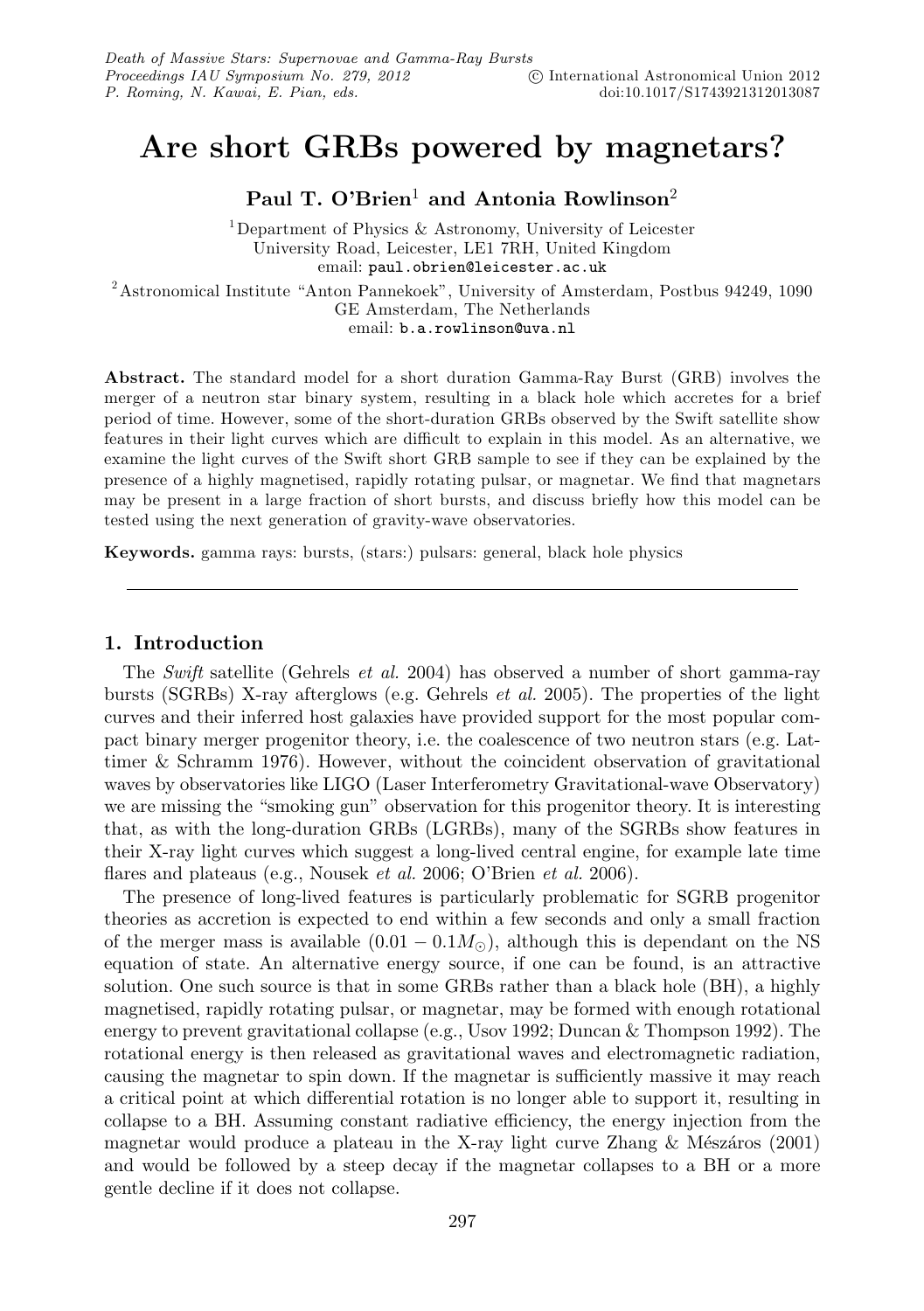We have recently proposed candidates for such a multi-stage progenitor system among both LGRBs (Troja et al. 2007; [Lyons et al. 2010]lyons2009) and SGRBs (Rowlinson et al. 2010). The likelihood of producing a magnetar is dependent on the equation of state of neutron stars. Morrison, Baumgarte, & Shapiro (2004) showed that the rotation of the NS could increase the maximum mass by  $\sim$  50% and hence NS mergers could often result in a NS. Ozel et al. (2010) further showed that in such a merger the collapse to a BH can be delayed or not occur at all. Thus, it seems reasonable to assume that many NS binary mergers could result in a magnetar in a SGRB.

Here we consider all *Swift* detected SGRBs with  $T_{90} \leqslant 2$  s, observed until March 2012 with an X-ray afterglow or which were promptly slewed to and observed by the X-ray Telescope (XRT), and identify those with a plateau phase in their light-curves suggesting ongoing central engine activity. For the 28 SGRBs with sufficient data, we fit the 0.3– 10 Kev X-ray light curves to search for the signature of a magnetar (with or without collapse to a BH). This work is described in detail in Rowlinson  $et al.$  (2012, submitted to MNRAS).

#### **2. Magnetar model fits**

The model used here is as described in Zhang  $\&$  Mészáros (2001) and used by Troja et al.  $(2007)$ , Lyons et al.  $(2010)$ , Rowlinson et al.  $(2010)$ . This model is consistent with the late-time residual spin-down phase driving a relativistic magnetar wind as described in Metzger *et al.* (2011). We fit the equations below with an additional underlying powerlaw component whose decay rate is governed by the curvature effect (Kumar & Panaitescu 2000). We use the fitted values of the magnetic field and initial spin period to explain the luminosity of the X-ray plateau and its duration.

$$
B_{p,15}^2 = 4.2025 I_{45}^2 R_6^{-6} L_{0,49}^{-1} T_{em,3}^{-2}
$$
  

$$
P_{0,-3}^2 = 2.05 I_{45} L_{0,49}^{-1} T_{em,3}^{-1}
$$

where  $T_{em,3}$  is the plateau duration in  $10^3$  s,  $L_{0.49}$  is the initial plateau luminosity in  $10^{49}$ erg s<sup>-1</sup>,  $I_{45}$  is the moment of inertia in units of 10<sup>45</sup>g cm<sup>2</sup>,  $B_{p,15}$  is the magnetic field strength at the poles in units of  $10^{15}G$ ,  $R_6$  is the radius of the neutron star in  $10^6$ cm and  $P_{0,-3}$  is the initial period of the compact object in milliseconds. These equations apply to the electromagnetic dominated spin down regime. We have assumed that the



**Figure 1.** Model fit to two short GRBs: 100702A (left) best-fit by a magnetar which collapses to a black hole, and 090510 (right) which survives as a magnetar.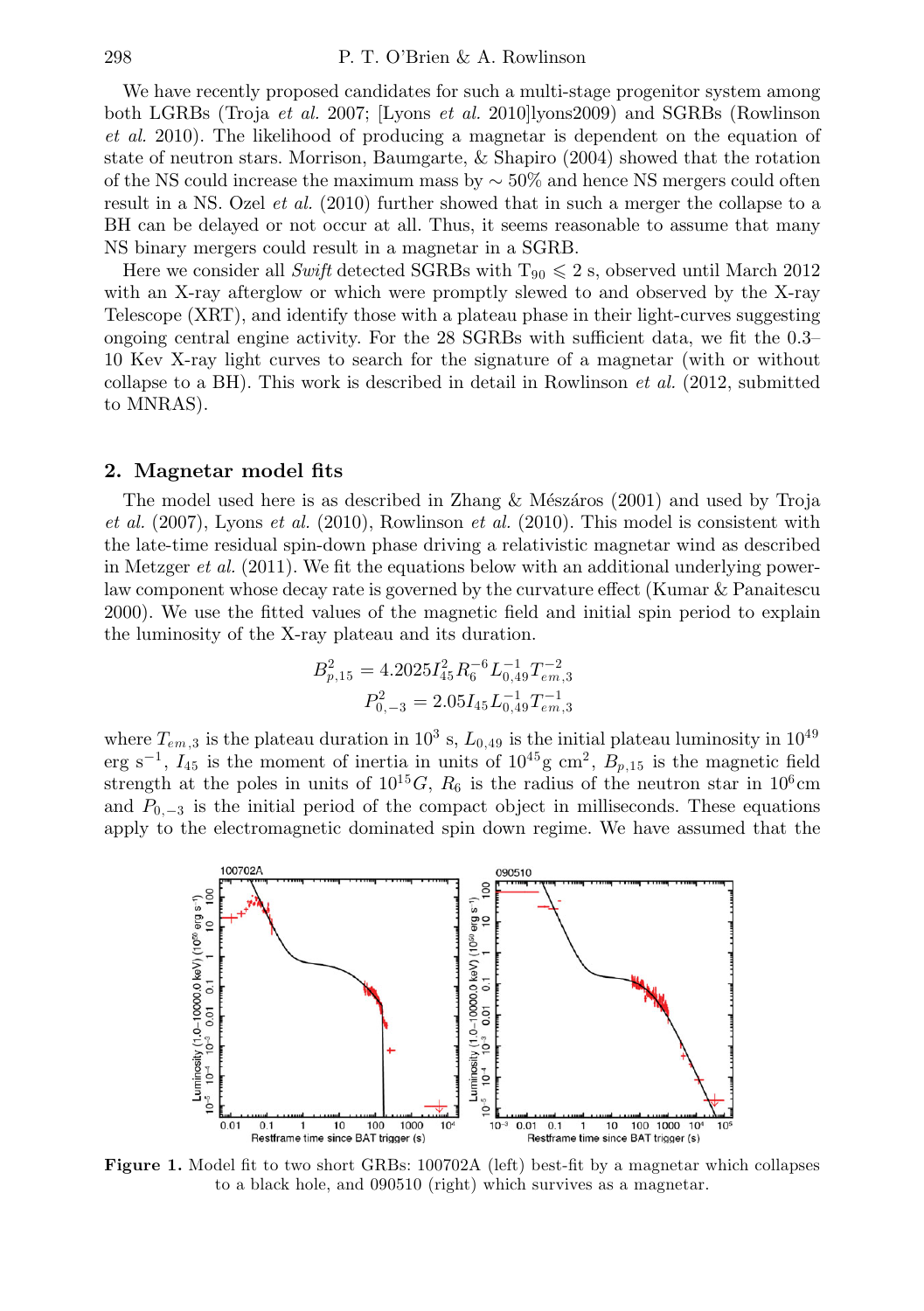emission is 100% efficient and isotropic. The equations of vacuum dipole spin-down given above neglect the enhanced angular momentum losses due to neutrino-driven mass loss, which are important at early times after the magnetar forms Metzger *et al.* (2011). Nevertheless, these expressions reasonably approximate the spin-down of very highly magnetised neutron stars of most relevance in this paper. Isotropic emission is also a reasonable assumption for relatively powerful magnetar winds, since (unlike following the collapse of a massive star) the magnetar outflow cannot be confined efficiently by the relatively small quantity of surrounding material expected following a binary merger.

#### **3. Results**

Of the 28 SGRBs fitted, 21 provide a good or possible fit to the magnetar model (75%) while the other 8 provide poor fits, although in some cases this may simply be due to insufficient data. Example fits are shown in Fig. 1 for GRB 100702A and GRB090510. GRB 100702A shows a sharp drop which is consistent with collapse of the magnetar to a BH (after 167s in this case). For GRB 090510, the fit does not require collapse to a BH so we class that as an object where the magnetar survives. Among the 21 SGRBs with good/possible fits, 8 collapse to a BH (38%) within the first few hundred seconds.

The derived magnetic field strengths and initial spin periods are shown in Fig. 2 for the 28 SGRBs fitted. All objects are to the right of the shortest allowed spin period. All of the magnetar candidates are in the  $10^{15}$ G  $\leqslant B \leqslant 10^{17}$ G region, but some are rotating relatively slowly, particularly where they do not require a collapse to a BH.

## **4. Gravitational wave signals**

If the magnetar model we propose here is correct, gravitational wave signals may be detectable from all three stages the systems can be in: inspiral to form magnetar, spin down and collapse to BH. In Table 1 we give a comparison of the distances to



**Figure 2.** The derived magnetic fields and spin periods. The solid (dashed) vertical lines near 1 ms represent the spin break up periods for a 1.4  $M_{\odot}$  and 2.1  $M_{\odot}$  NS respectively (Lattimer & Prakash 2004). The allowed region for an unstable magnetar is assumed such that the initial rotation period needs to be  $\leq 10$  ms (Usov 1992) and the magnetic field  $10^{15}$ G  $\leq B \leq 10^{17}$ G (Thompson 2007). Stars: good fit with a stable magnetar; circles: good fit with an unstable magnetar which collapses to a BH; and triangles: poor fit to the model.